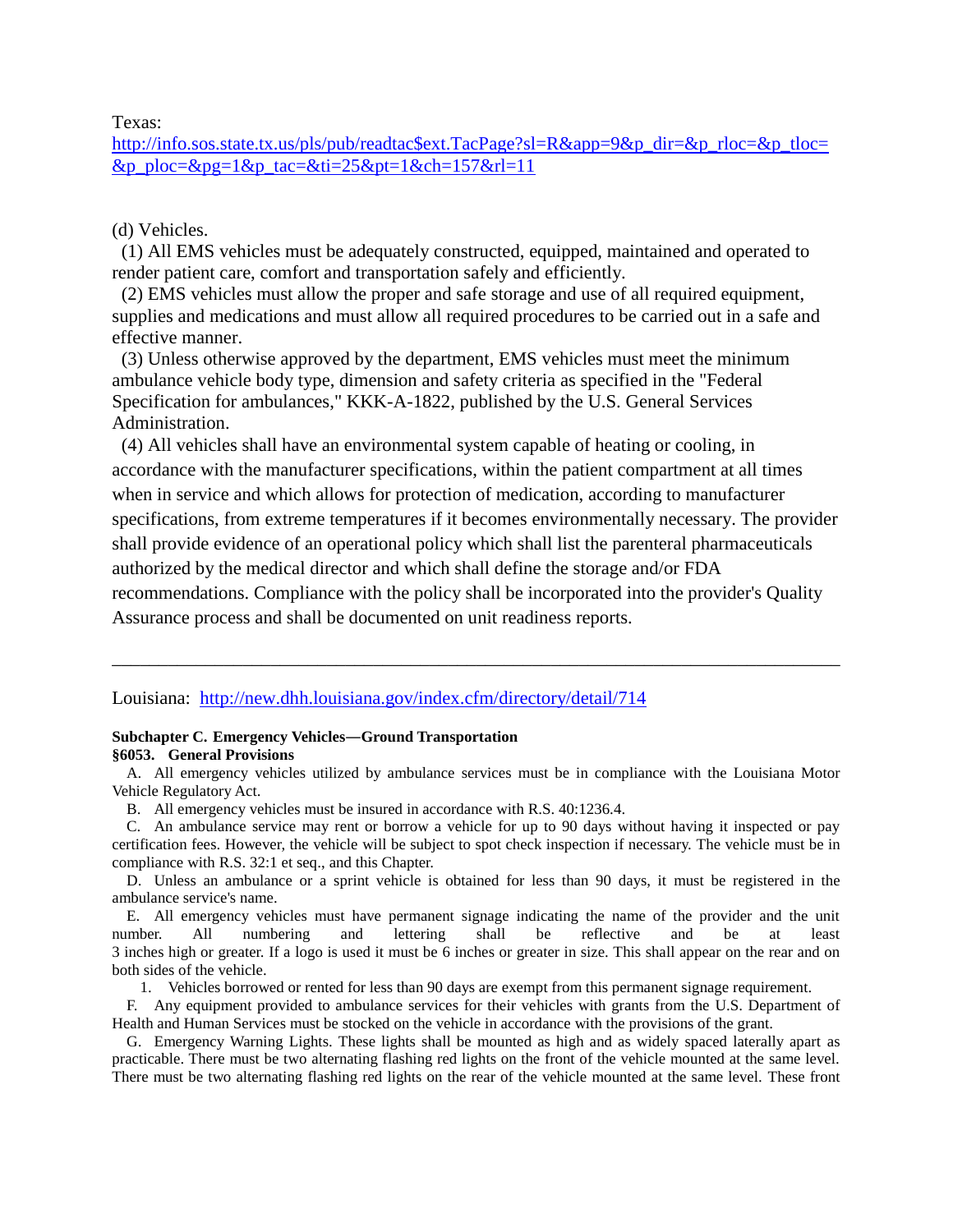and rear lights shall have sufficient intensity to be visible at 500 feet in normal sunlight. The following exceptions apply:

1. Any authorized emergency vehicle may be equipped with a large revolving red light on the roof instead of alternating flashing red lights on the front. This light must be discernible in all directions and have sufficient intensity to be visible at 500 feet in normal sunlight.

2. Authorized emergency medical response vehicles of organized fire companies may be equipped with a large red and white light on the roof encased in a clear dome, instead of the large red light on the roof. This light must be discernible in all directions and have sufficient intensity to be visible at 500 feet in normal sunlight.

H. Audible Warning Signals. Each emergency medical response vehicle must have a siren, exhaust whistle, or bell capable of giving an audible signal sufficient to warn motorists of its approach (audible up to 500 feet).

AUTHORITY NOTE: Promulgated in accordance with R.S. 40:1235.2.

HISTORICAL NOTE: Promulgated by the Department of Health and Hospitals, Office of the Secretary, Bureau of Health Services Financing, LR 35:477 (March 2009). \_\_\_\_\_\_\_\_\_\_\_\_\_\_\_\_\_\_\_\_\_\_\_\_\_\_\_\_\_\_\_\_\_\_\_\_\_\_\_\_\_\_\_\_\_\_\_\_\_\_\_\_\_\_\_\_\_\_\_\_\_\_\_\_\_\_\_\_\_\_\_\_\_\_\_\_\_\_\_\_\_\_\_\_\_

### Florida: https://www.flrules.org/Gateway/View\_notice.asp?id=6300749

#### **[64J-1.007](https://www.flrules.org/gateway/ruleNo.asp?id=64J-1.007) Vehicle Permits.**

(1) Each application for a ground vehicle permit shall be on DH Form 1510, December 2008, Application for Vehicle Permit(s). Each application for an aircraft permit shall be on DH Form 1576, December 2008, Application for Air Ambulance Permit. These forms are incorporated by reference and available from the department. All applications shall be accompanied by the required fee as specified in Section 401.34(1)(c), (k), F.S.

(2) When it is necessary for a permitted vehicle to be out of service for routine maintenance or repairs, a substitute vehicle meeting the same transport capabilities and equipment specifications as the out-of-service vehicle may be used for a period of time not to exceed 30 days. If the substitute vehicle needs to be in service for longer than 30 days, the agency must seek written approval from the department. An unpermitted vehicle cannot be placed into service, nor can a BLS vehicle be used at the ALS level, unless it is replacing a vehicle that has been temporarily taken out of service for maintenance. When such a substitution is made, the following information shall be maintained by the provider and shall be accessible to the department:

(a) Identification of permitted vehicle taken out of service.

(b) Identification of substitute vehicle.

(c) The date on which the substitute vehicle was placed into service and the date on which it was removed from service and the date on which the permitted vehicle was returned to service.

(3) All transport vehicles permitted to licensed services must meet the vehicle design specifications, except for color schemes and insignias, as listed in United States General Services Administration (GSA)-KKK-1822, Federal Specifications for Ambulances as mandated by Section 401.35(1)(d), F.S., applicable to the year of the manufacture of the vehicle.

(4) All licensed providers applying for an initial air ambulance aircraft permit after January 1, 2005, shall submit to the department a valid airworthiness certificate (unrestricted), issued by the Federal Aviation Administration, for each permitted aircraft, prior to issuance of the initial permit. Aircraft replacements are subject to the initial application process.

#### (5) For purposes of Section 401.26(1):

(a) Water vehicles with a total capacity of two persons or less are neither transport vehicles nor advanced life support transport vehicles.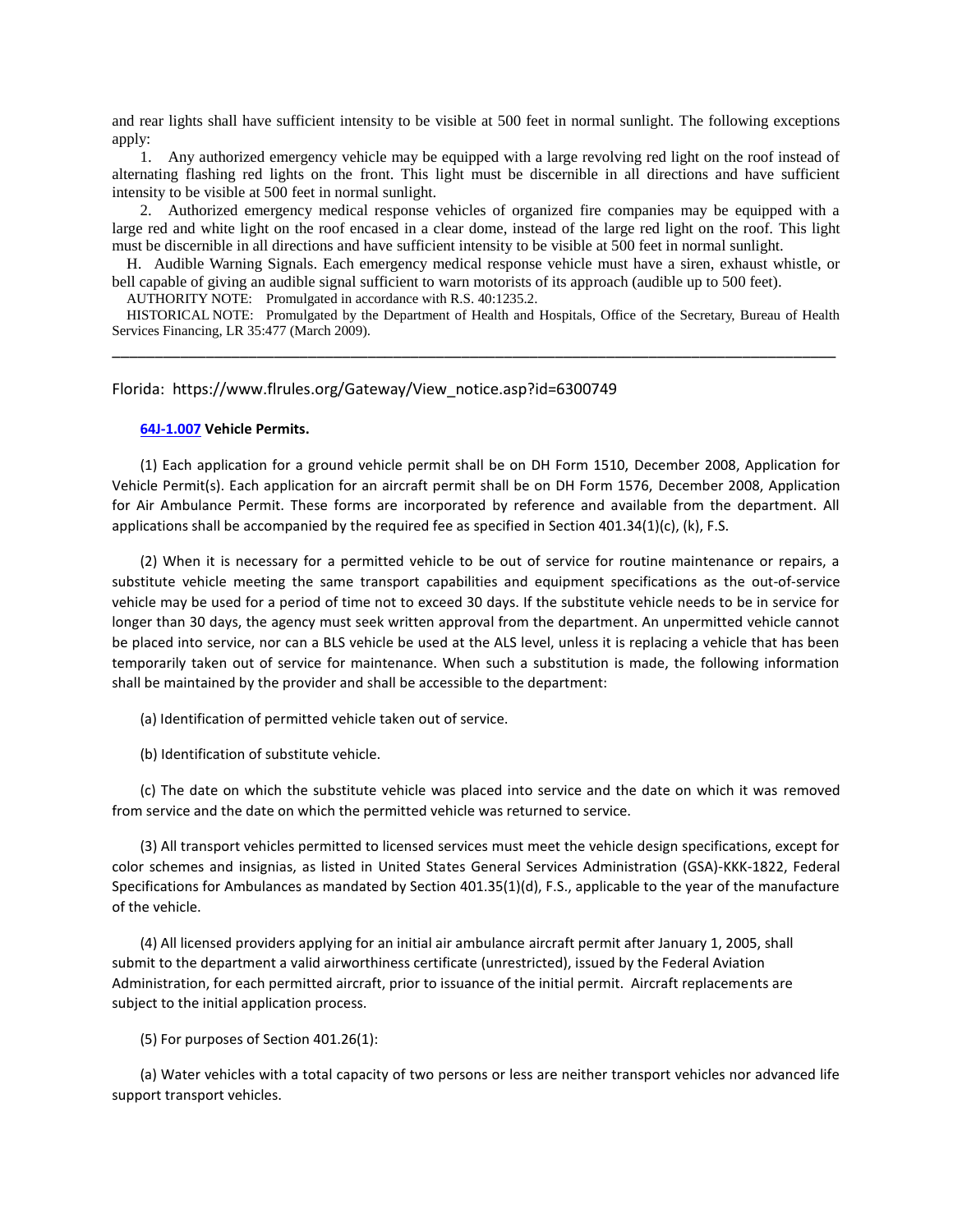(b) Water vehicles with a total capacity of three or more persons are neither transport vehicles nor advanced life support transport vehicles, if:

1. Staffed and equipped per the Licensee Medical Director's protocols consistent with the certification requirements of Chapter 401, F.S.; and

2. Reported to the department with sufficient information to identify the water vehicle and to document compliance with subparagraph 1., above. Such report shall be updated with each license renewal.

(c) A transport vehicle or advanced life support transport vehicle that has explicit staffing, equipment and permitting requirements under Chapter 401, F.S., and other rules of the department cannot fall under paragraph (a) or (b), above.

*Specific Authority 381.0011, 401.23, 401.26, 401.35 FS. Law Implemented 381.001, 381.0205, 401.23, 401.24, 401.25, 401.251, 401.26, 401.27, 401.30, 401.31, 401.34, 401.35, 401.41, 401.411, 401.414 FS. History–New 11-29-82, Amended 4-26-84, 3-11- 85, Formerly 10D-66.53, Amended 4-12-88, 12-10-92, 11-30-93, 1-26-97, Formerly 10D-66.053, Amended 1-3-99, 12-18-06, 10- 16-07, Formerly 64E-2.007.*

*\_\_\_\_\_\_\_\_\_\_\_\_\_\_\_\_\_\_\_\_\_\_\_\_\_\_\_\_\_\_\_\_\_\_\_\_\_\_\_\_\_\_\_\_\_\_\_\_\_\_\_\_\_\_\_\_\_\_\_\_\_\_\_\_\_\_\_\_\_\_\_\_\_\_\_\_\_\_\_\_\_\_\_\_\_\_\_\_\_\_\_\_\_\_\_\_\_\_\_\_\_\_\_\_*

Arkansas: <http://www.healthy.arkansas.gov/aboutADH/RulesRegs/Ems.pdf>

B. General Standards

1. Vehicle permits

Each vehicle of a licensee shall be issued a permit in one of the classifications set forth below.

1. Each emergency ambulance vehicle will comply with Federal Ambulance Specifications, KKK-A-1822C, in regard to vehicle exhaust system and tires.

C. Specific Standards

1. Paramedic

a. Vehicle specifications

Each licensee shall ensure that each vehicle to be registered meets the following vehicle and on-board medical equipment specifications as

follows:

Minimum dimensions for patient compartment

a). Height - 54"

b). Length - 116"

2. Intermediate

a. Vehicle specifications

Each licensee shall ensure that each vehicle to be registered meets the following vehicle and on-board medical equipment specifications as follows:

Minimum dimensions for patient compartment

a). Height - 54"

b). Length - 116"

3. Class I-A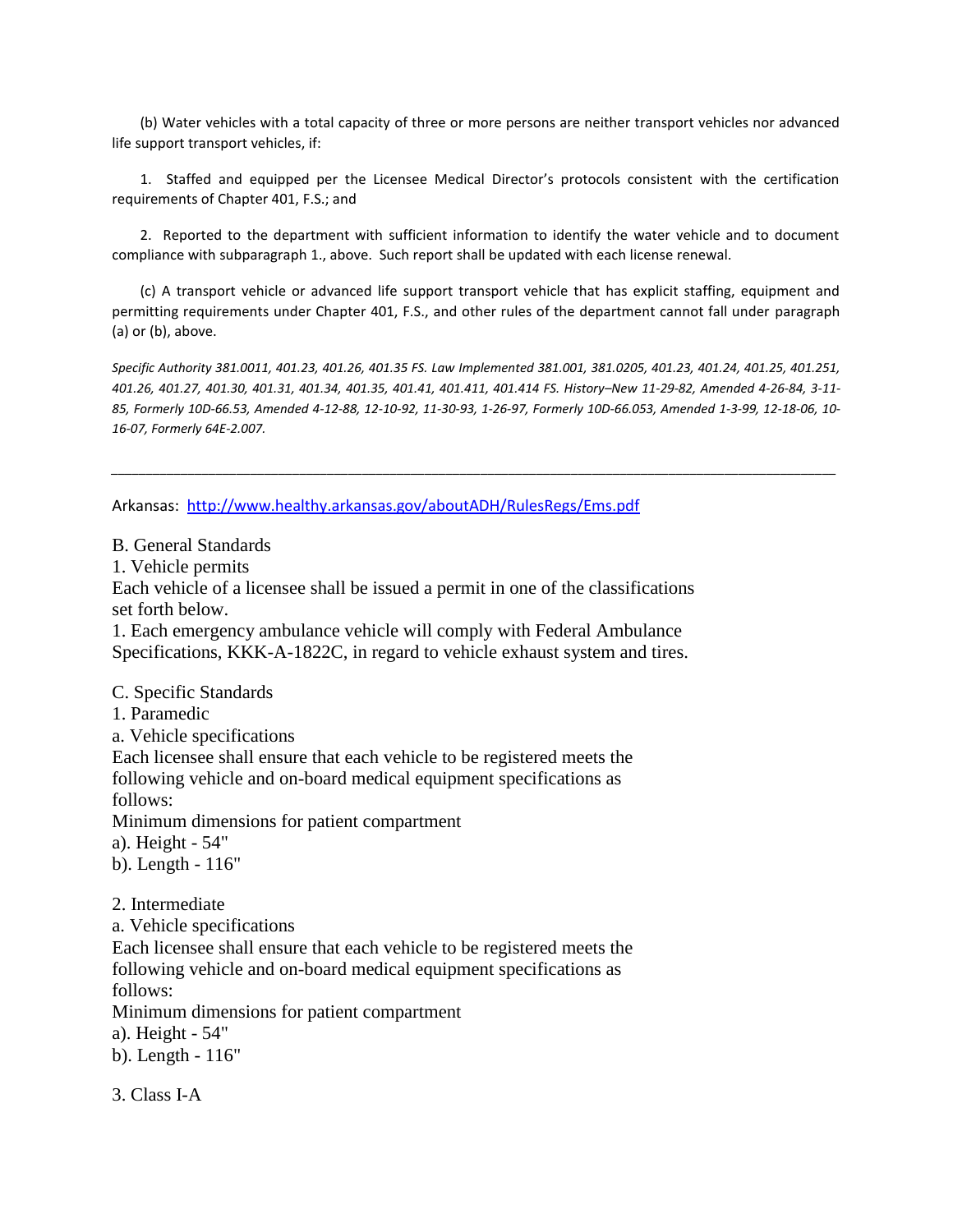a. Vehicle specifications Each licensee shall ensure that each vehicle to be registered meets the following vehicle and on-board medical equipment specifications as follows: Minimum dimensions for patient compartment a). Height - 54" b). Length - 116" 4. Class I-B

a. Minimum dimensions for patient compartment 1). Height - 50" 2). Length - 110"

Puerto Rico—Unable to locate specific information

Virgin Islands—Website is blank.

State of Alabama:

# **420-2-1-.09 Ground Provider Services, Equipment, Fluids and Medications.**

(1) Ground Providers Services are subject to all rules in this chapter except Rule 420-2-1-.08.

\_\_\_\_\_\_\_\_\_\_\_\_\_\_\_\_\_\_\_\_\_\_\_\_\_\_\_\_\_\_\_\_\_\_\_\_\_\_\_\_\_\_\_\_\_\_\_\_\_\_\_\_\_\_\_\_\_\_\_\_\_\_\_\_\_\_\_\_\_\_\_\_\_\_\_\_\_\_

\_\_\_\_\_\_\_\_\_\_\_\_\_\_\_\_\_\_\_\_\_\_\_\_\_\_\_\_\_\_\_\_\_\_\_\_\_\_\_\_\_\_\_\_\_\_\_\_\_\_\_\_\_\_\_\_\_\_\_\_\_\_\_\_\_\_\_\_\_\_\_\_\_\_\_\_\_\_\_\_\_\_\_\_\_

(2) No unlicensed emergency medical provider service or personnel shall transport a patient from one point within Alabama to another point within Alabama.

(3) All permitted vehicles listed on an emergency medical provider service's application shall meet the *Minimum Equipment Standards and Supplies for Licensed EMS Provider Services* that pertain to their type of provider service and vehicles. The *Minimum Equipment Standards and Supplies for Licensed EMS Provider Services* will be maintained by the OEMS&T for each type of vehicle and will be available upon request or can be found posted at http:/[/www.adph.org/ems.](http://www.adph.org/ems)

(4) Permitted ambulances may utilize locking wheelchair devices for restricted patients and the device shall be secured appropriately and permanently in accordance with the manufacturer's instructions. Safety harnesses and belts for the patient shall comply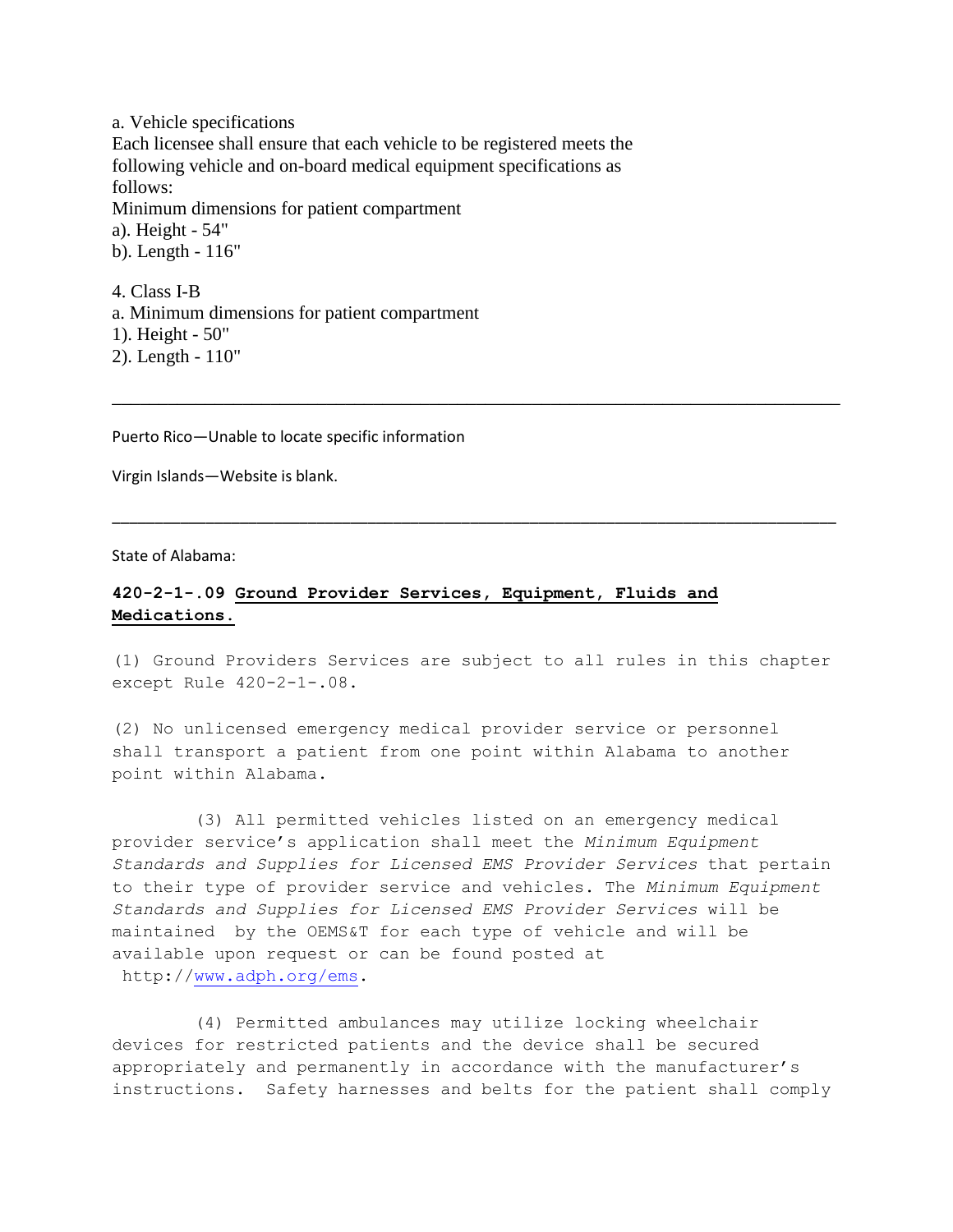with all provisions contained in the Federal Motor Vehicle Safety Standards (FMVSS) at 49 CFR Part 571.

(5) Seat belts and shoulder harnesses shall not be used in lieu of a device which secures the wheelchair or mobility aid itself.

(6) All ambulances shall meet or exceed the federal trade industry specifications or standards for ambulance vehicles.

(7) Ambulances shall not have exterior wording which may mislead the public as to the type of service that the emergency medical provider service is licensed to provide.

(8) All ambulances shall have the same color schemes and the schemes shall be approved by the OEMS&T prior to being placed in service.

(9) All provider service names as designated on the license issued by the OEMS&T shall be displayed prominently on each side of the ambulance as outlined in the current OEMS&T approved specifications. All permitted ambulances shall have exterior lettering a minimum of four inches in height and shall be placed above the parallel stripe on each side of the ambulance.

(10) All permitted vehicles are subject to inspection by the OEMS&T.

(11) All provider service ground ambulances shall have two forms of communication capabilities that provide vehicle-to hospital communications and for entry of patients into ATCC. Additionally, all ground ambulances shall have radio communication capabilities with the following Very High Frequencies (VHF) to be used for mutual aid and disaster responses. Additionally, all vehicles shall have radio communication capabilities with the following Very High Frequencies (VHF) to be used for mutual aid and disaster responses.

- (a) 155.175 EMS-TAC 1
- (b) 155.205 EMS-TAC 2
- (c) 155.235 EMS-TAC 3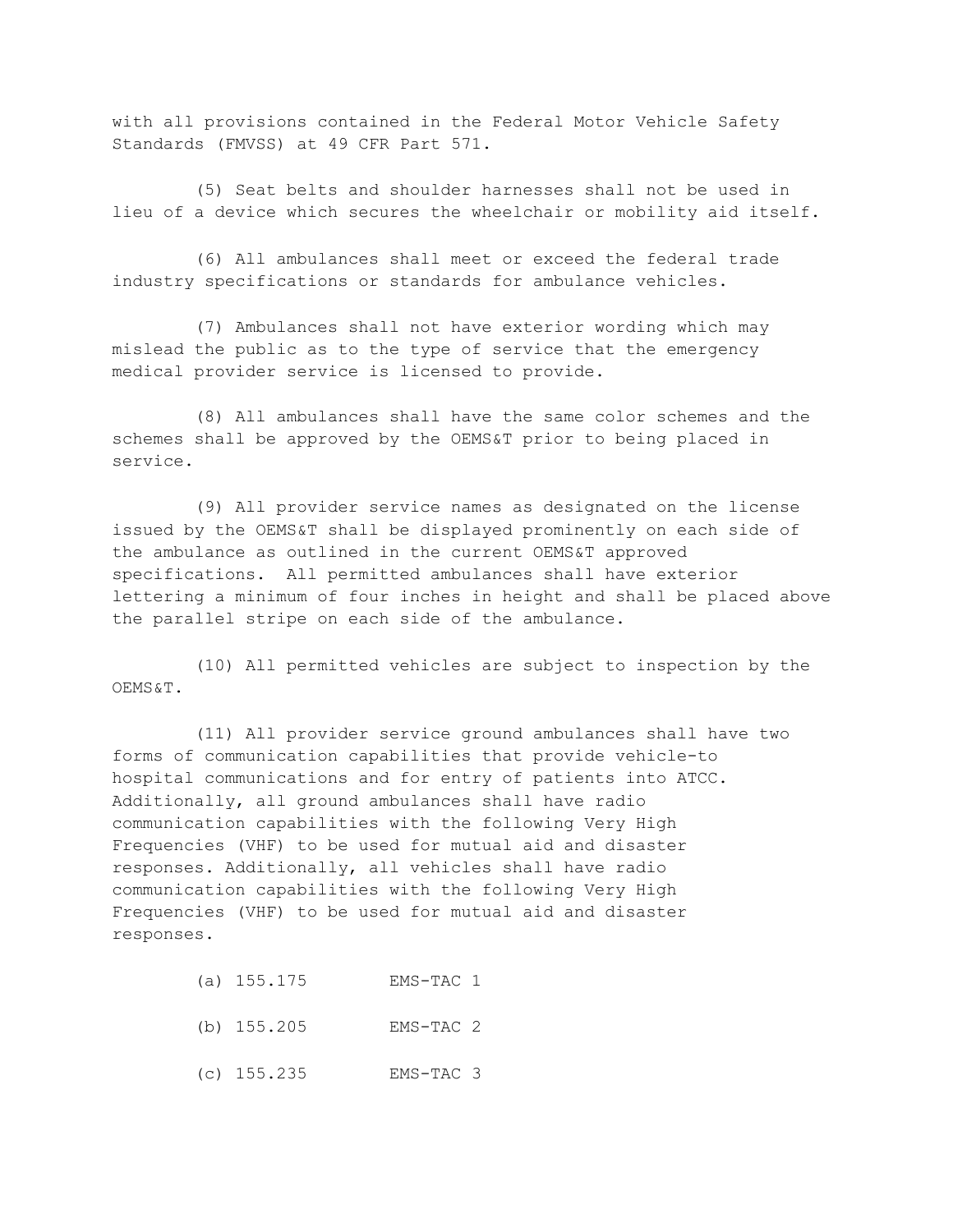- (d) 155.265 EMS-TAC 4
- (e) 155.340 Hospital 1 (HEAR) (VMED28)
- (f) 155.347 (VMED 29)

All channels shall be functional by January 1, 2013, except (e) which is currently required.

(12) Medications and fluids shall be approved by the Board and listed on the *Formulary for EMS.* These medications and fluids shall be properly stored and inventoried in a fluid and/or medication container. Medication containers shall be kept properly secured and accessible only by authorized EMSP.

(13) All fluids and/or medications shall be stored in a locked (keyed or combination) compartment when not in use by appropriately licensed EMSP.

(14) The individual ALS EMSP is responsible for ensuring that all fluids and medications are present and have not expired.

(15) The Board approved *Formulary for EMS* medications will be available upon request or can be found posted at http:/[/www.adph.org/ems.](http://www.adph.org/ems)

(16) All pre-hospital medical personnel shall provide ALS medical treatments and interventions as described in the *Alabama OEMS&T Patient Care Protocols* as applicable to their level of licensure.

AUTHOR: Dennis Blair STATUTORY AUTHORITY: Code of Ala. 1975, §22-18-1, et seq. EFFECTIVE DATE: May 25, 2011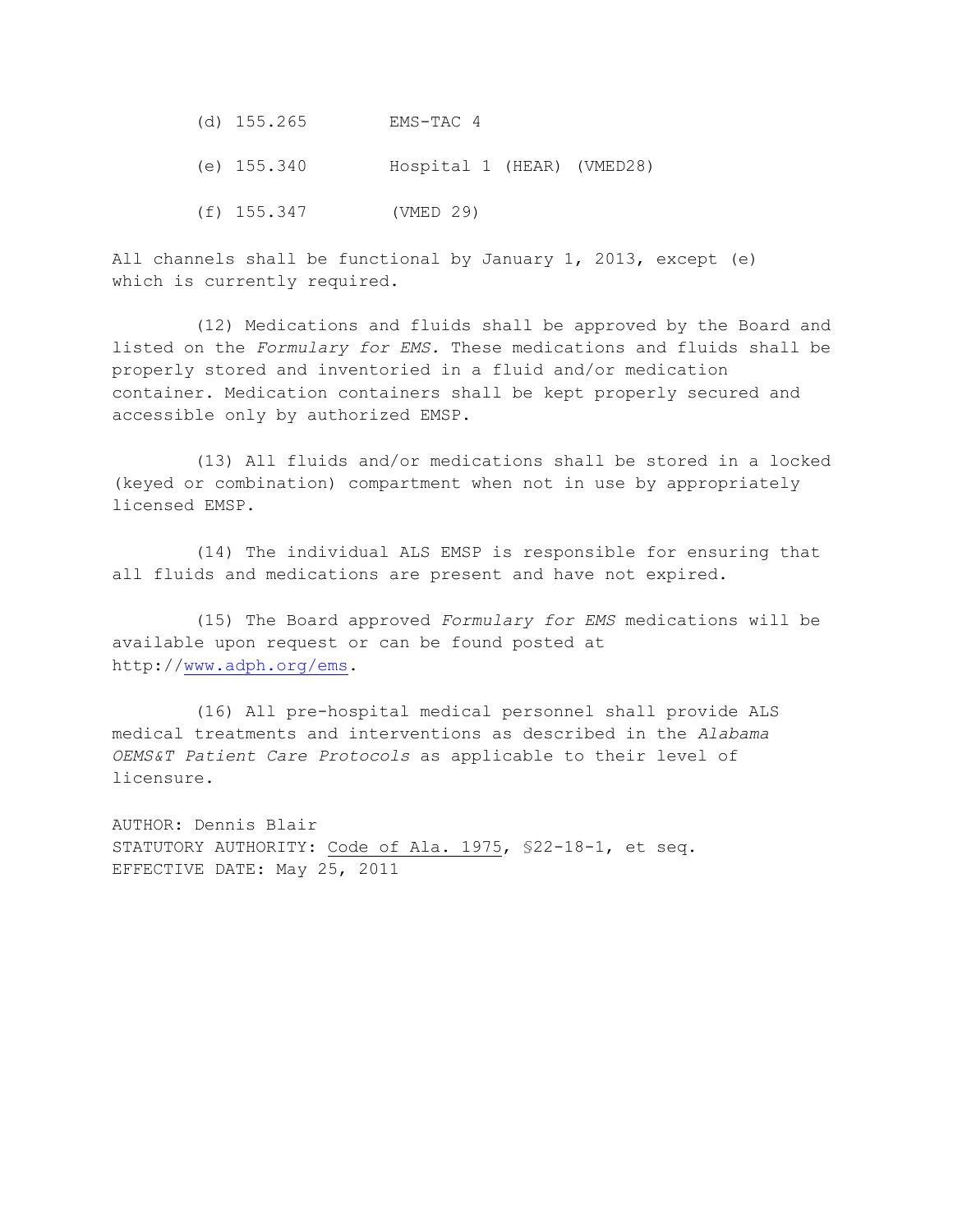# **Mississippi:**

# **Subchapter 5 Vehicle Standards**

Rule 1.5.1 Standards for the design, construction and equipment of ambulance vehicles. *SOURCE: Miss. Code Ann. §41-59-5* 

Rule 1.5.2 All new ambulance vehicles, before being issued an original ambulance permit as authorized by Mississippi Code 41-59-23, shall conform to current Federal Specification `Star-of-Life Ambulance' as published by the General Services Administration, Specification Section. Ambulances that were constructed prior to the implementation of the current Federal Specifications shall conform to the applicable Federal Specifications that were in effect at the time of original construction. The following are exceptions and additions:

1. Height: Overall height of the ambulance at curb weight shall not exceed 110 inches, excluding roof-mounted light bars and communications accessories.

2. Color Paint and Finish: The exterior color of the ambulance shall be basically white in combination with a solid uninterrupted orange stripe and blue lettering and emblems. The band (stripe) of orange not less than 6 inches wide, nor more than 14 inches wide shall encircle the entire ambulance body configuration at the belt line below the lowest edge of cab windows but may exclude the front of the hood panel. (The orange stripe may be edged/pin striped in black or blue.) This solid (single) band, when viewed horizontally, shall appear as a stripe near parallel to the road. When vinyl orange stripes are used rather than paint, it is acceptable to interrupt the strip at the corners of the vehicle to allow the vinyl to mold appropriately.

3. Additional lettering and markings are allowed in, above and below the stripe, however, these markings shall not completely traverse or interrupt the stripe at any point.

4. The name of the ambulance company shall be printed in minimum 4 inch high letters of highly visible contrasting color on each side of the ambulance or on the doors. 7 *Effective December 2, 2012*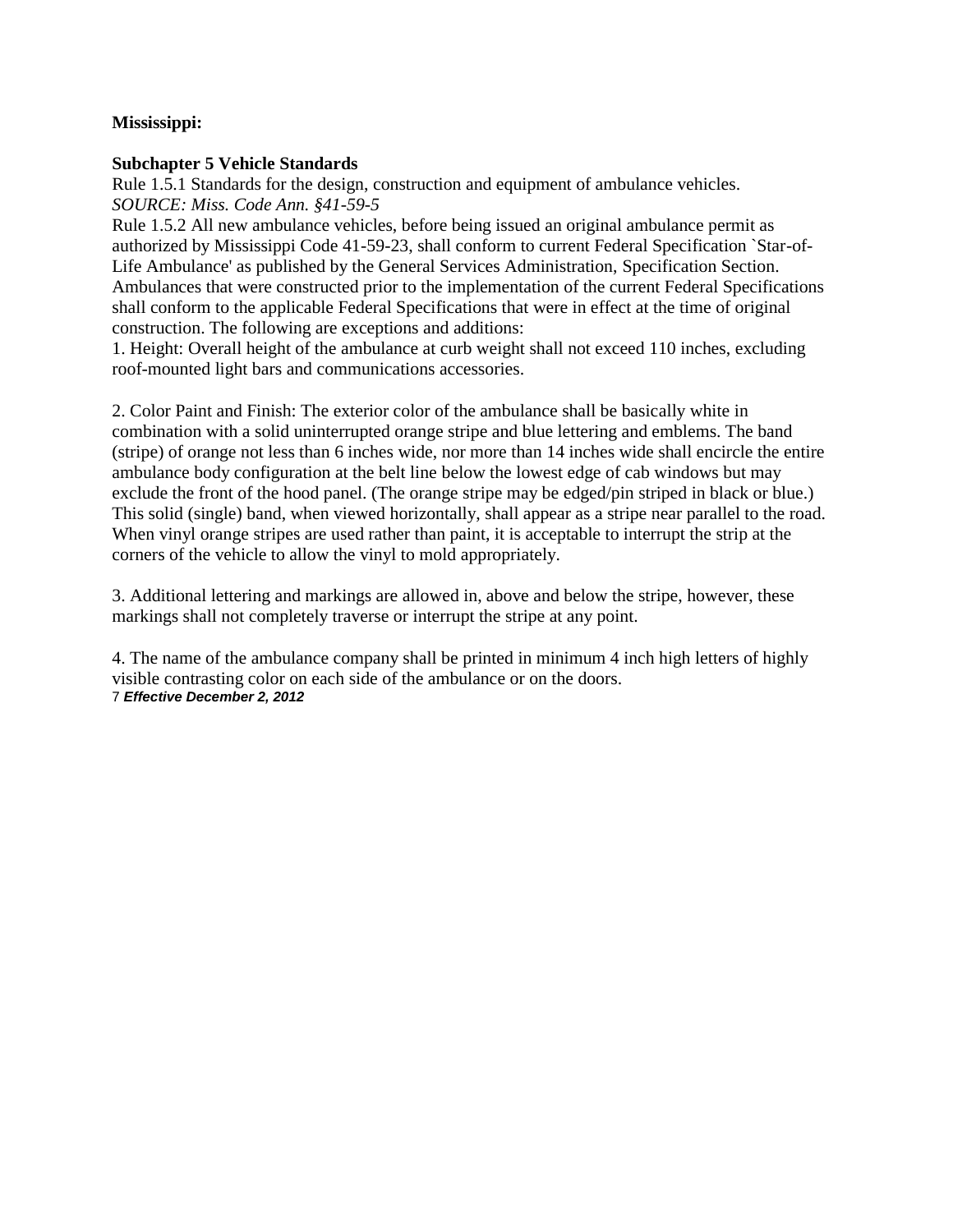5. Letters, words, phrases, or designs suggesting special services, i.e., advanced life support, etc., shall be allowed provided such specialty services are in fact available in the vehicle at all times when in operation.

6. If the construction and design of an ambulance prohibits the placement of the ambulance (reverse) decal on the front hood, it shall be an acceptable exemption. BEMS shall have the authority to grant exceptions to requirements for color, paint, finish and essential equipment for certain transport capable vehicles that are used exclusively for special situations, i.e. neonatal transport.

## *SOURCE: Miss. Code Ann. §41-59-5*

Rule 1.5.3 The BEMS shall have the authority to grant exceptions to requirements for color, paint, finish, and essential equipment for certain transport capable vehicles that are used exclusively for special situations, i.e. neonatal transport, etc. If the special needs of the patient-types for these special use vehicles are not met by the standards required in these regulations, the vehicles shall be exempt from said regulations and instead should be equipped with essential equipment needed to manage the individual patient types.

\_\_\_\_\_\_\_\_\_\_\_\_\_\_\_\_\_\_\_\_\_\_\_\_\_\_\_\_\_\_\_\_\_\_\_\_\_\_\_\_\_\_\_\_\_\_\_\_\_\_\_\_\_\_\_\_\_\_\_\_\_\_\_\_\_\_\_\_\_\_\_\_\_\_\_\_\_\_\_\_\_\_\_\_\_

### Tennessee

# **1200-12-01-.02 AMBULANCE SAFETY, DESIGN, AND CONSTRUCTION STANDARDS.**

(1) All ambulances operating pursuant to the provisions of Chapter 140 of Title 68, Tennessee Code Annotated, must meet the following standards.

(a) All lights must function properly and in accordance with applicable federal and state motor vehicle laws and regulations pursuant to T.C.A. § 55-9-402.

(b) All emergency lights must function in the way in which they were designed to function.

(c) Emergency audible warning devices must function in the way in which they were

designed to function.

(d) Body must be free of dents and rust.

(e) Tires must have at least four thirty-seconds inch (4/32") tread.

(f) Braking system must function properly and safely.

(g) Steering system must function properly.

(h) All safety devices must function properly.

(i) All equipment in the patient compartment must be adequately secured.

(j) Oxygen tanks must bear a current static pressure date.

(k) Exhaust system must function to original standards.

(l) Patient compartment must be free of safety hazards.

(m) All ambulances (and invalid vehicles) shall have an operating odometer.

(n) The owner or operating agent of the ambulance shall subject the vehicle to a periodic mechanical safety inspection which shall be documented for the department.

1. Periodic mechanical safety inspection shall mean an inspection conducted at least annually, or every thirty-thousand (30,000) miles after a vehicle registers two hundred thousand (200,000) miles, whichever first occurs. The inspector must attest that the vehicle is mechanically safe, roadworthy, and maintained to federal and state laws applicable for such vehicles.

GENERAL RULES CHAPTER 1200-12-01

(Rule 1200-12-01-.02, continued)

January, 2013 (Revised) 3

2. Mechanical safety inspections shall be conducted by a mechanic with factory training and certification from the original (motor vehicle) equipment

manufacturer or the equivalent certification for Emergency Vehicle Technicians (EVT) or from the Institute for Automotive Service Excellence (ASE) Mechanics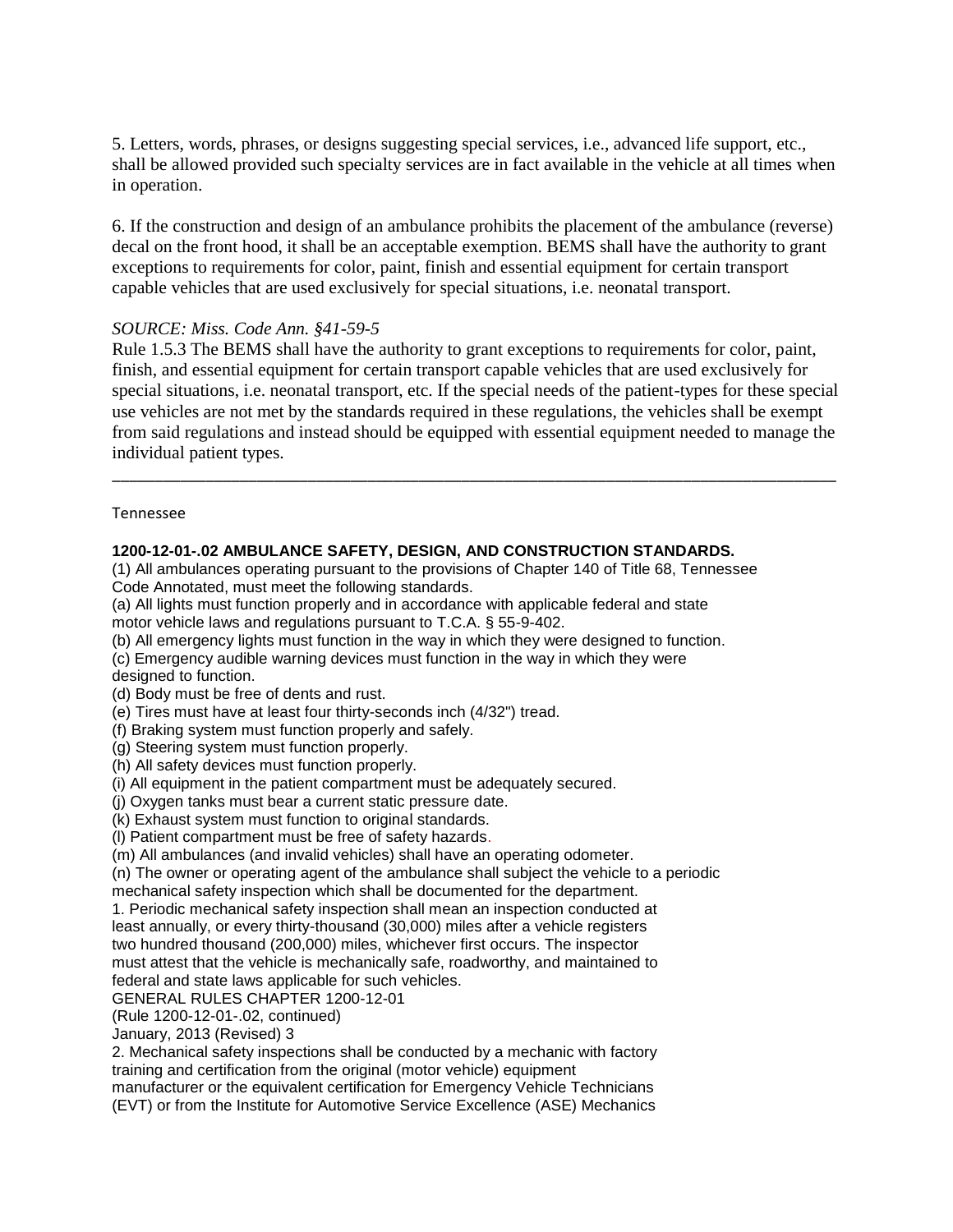certification.

.

3. Mechanical safety inspections shall be conducted in addition to the vehicle and equipment inspections by EMS Division personnel, following the procedures identified in the form or electronic records format adopted by the board.

4. Records of the periodic mechanical safety inspection shall be submitted upon the initial permit application to the Division of Emergency Medical Services, and shall be maintained for as long as the chassis is actively licensed or permitted. Such records and supporting documents consisting of repair orders and routine maintenance shall be available and submitted for inspection by an authorized representative of the department.

5. Upon observation of possible mechanical safety defects by an authorized representative of the department, or upon citation from a law enforcement agency, a vehicle shall be subject to unscheduled inspection to verify safe operation.

6. Upon failure of an inspection, an ambulance shall be immediately removed from service until such deficiencies are corrected that may in any way impair the safe operation of the ambulance or vehicle.

(2) Design and Construction - Any vehicle permitted pursuant to Chapter 140 of Title 68 shall be maintained according to the standards and specifications that follow: Standards for Emergency Ambulance vehicles.

(3) General Vehicle Requirements.

(a) The ambulance service shall determine the color of the exterior surface of each ambulance; however, the roof of the patient compartment shall be white.

(b) The ambulance service shall ensure that a minimum of one (1) horizontal solid reflective stripe at least six (6) inches in width shall be displayed on the sides and rear, horizontal to the beltline of the ambulance extending below the window line.

(c) The ambulance service may display a chevron striping pattern in the rear of the vehicle, with a pattern of alternating diagonal elements at least six (6) inches in width. Chevron patterns shall comply with the Manual of Uniform Traffic Control Devices. (d) Emblems and Markings.

1. The ambulance service shall ensure that the following markings are displayed on each ambulance:

(i) The service name on each side of the ambulance with a minimum of four

(4) inch contrasting reflective letters;

(ii) The word "ambulance" displayed in contrasting reflective block letters not less than six (6) inches in height placed on each side of vehicle;

(iii) The word "ambulance" on the rear of each vehicle in contrasting reflective block letters not less than four (4) inches in height;

GENERAL RULES CHAPTER 1200-12-01

(Rule 1200-12-01-.02, continued)

January, 2013 (Revised) 4

(iv) A reflective "Star of Life" of not less than sixteen (16) inches in height on each side of the vehicle;

(v) A reflective "Star of Life" of not less than four (4) inches in height on each rear door (if single rear door or sliding door, one on either side or alongside of the word Ambulance);

(vi) A "Star of Life" on the vehicle roof of not less than thirty-two (32) inches in height;

(vii) Numerals and letters used as vehicle call numbers, fleet numbers or chassis numbers placed on the sides and rear of each vehicle between four (4) and fourteen (14) inches in height and in reflective letters contrasting with the vehicle background. Numerals displayed on the vehicle rooftop shall be at least ten (10) inches in height*,* reflective and contrasting with the vehicle background.

2. An ambulance service shall identify its ambulances with lettering or a service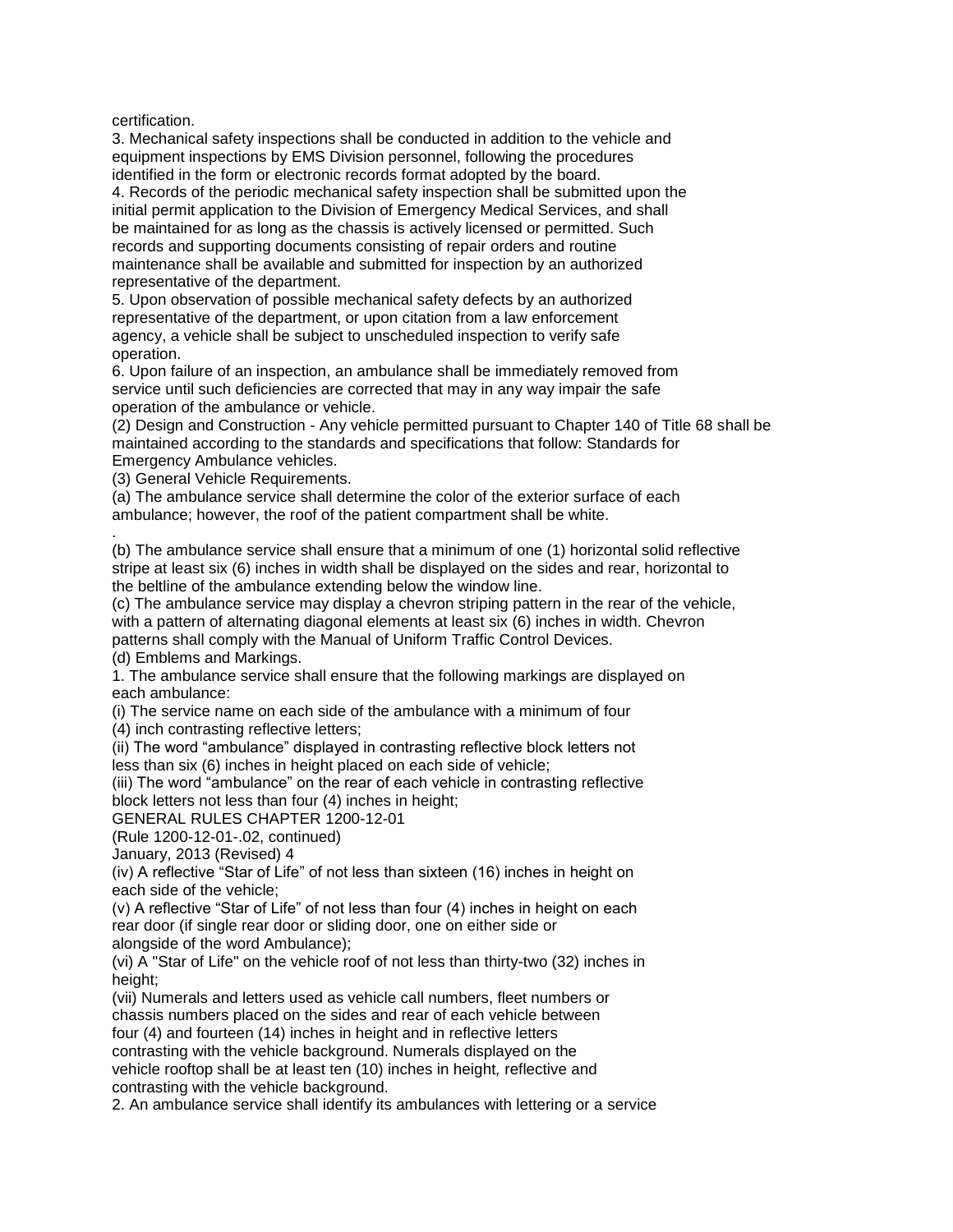trademark or emblem identifying the service. The service emblem or lettering shall be prominently displayed and shall not be printed over or superimposed over the "Ambulance" lettering or "Star of Life" emblems otherwise required by these rules.

3. An ambulance service shall not display any lettering, decals, or emblem which state(s) or suggest(s) that the ambulance service is affiliated with a business, entity, or government if there is no such affiliation.

4. An ambulance service shall not state or suggest that it has an accreditation that the service has not attained or maintained.

5. An ambulance service shall not have any markings that are commercial endorsements or advertisements for products or services other than ambulance services or services provided by the ambulance service owner.

6. An ambulance service shall not have any markings on vehicles that indicate any contractual arrangements with other businesses, entities, or individuals.

7. An ambulance service may display decals or placards on vehicles for recognized public safety programs as approved by the Division.

8. An ambulance service may display lettering or decals which serve a functional and useful purpose, such as identifying specialty care capability or special community programs as approved by the Division.

9. Within six (6) months of the effective date of this rule, each licensed service shall file a written description of its ambulance color and marking scheme with the Division of Emergency Medical Services. This description shall include a photograph or commercial drawing of the front, side, and rear of a modified vehicle.

(i) All ambulances within the service upon the effective date of this rule shall be modified in accordance with the plan submitted within one (1) year of the adoption of such color and markings plan;

GENERAL RULES CHAPTER 1200-12-01

(Rule 1200-12-01-.02, continued)

January, 2013 (Revised) 5

(ii) Ambulances placed into permitted service after the effective date of this rule and after a design plan is filed with the Division office, shall conform to the service's adopted color and markings plan;

(iii) If the color and/or marking scheme is subsequently modified, a revised description and photographs shall be filed by the ambulance service with the Division office, and all ambulances within the service shall be modified within one (1) year after adoption of the revised color and markings scheme.

(iv) Upon the effective date of this rule, ambulance services shall ensure that white vehicles with an orange stripe may continue in service until replaced or withdrawn from service.

(e) An ambulance service shall ensure that each ambulance shall be equipped with flashing or oscillating warning lights on the front, sides, and rear of the vehicle, red in color, with a center-mounted white (clear) flashing light visible to the front. One or more amber flashing lights may be visible to the rear. Switching arrangements may provide either synchronized or alternating red warning lights on the front, sides, and rear of the vehicle. Warning lights shall meet minimum photometric standards as described in the Federal Star of Life Ambulance Specifications in effect at the time of end stage manufacture.

(f) Each ambulance service shall ensure that each ambulance has communications and warning devices that shall include but not be limited to a two-way radio with State designated emergency medical telecommunications frequencies and an audible warning and public address system, as follows:

1. Two-way Radio (Mobile).

Mobile radio equipment shall include VHF capabilities at a minimum, as established in Rule 1200-12-01-.08 (EMS Telecommunications), or means of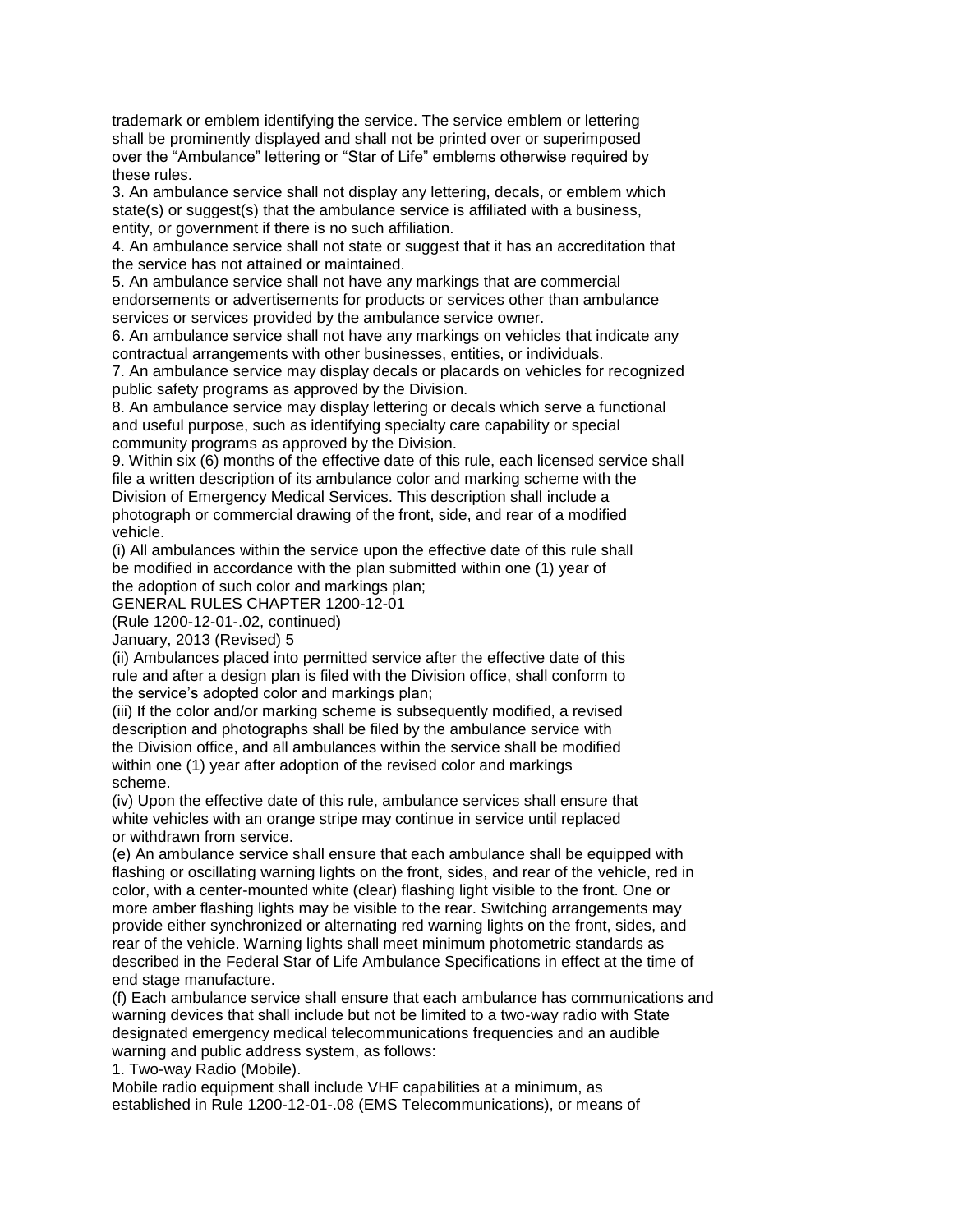alternative compliance as established in Rule 1200-12-01-.08. Radio control functions for the VHF and dispatch radio shall be accessible to the vehicle operator. The medical communication radio (or radio controls) shall be available in the patient compartment and comply with the respective regional frequency use plans and radio standards as published in the State EMS Telecommunications Plan.

2. Audible Warning and Public Address System.

A combination electronic siren with integral public address system and radio amplification shall be provided. Control functions shall provide public address, radio, manual, wail and yelp selections with remote siren control from the driver's position.

3. An ambulance service may install a mechanical siren or air horn in emergency vehicles.

(g) An ambulance service shall ensure that each vehicle's patient compartment has the following minimum dimensions:

1. Inside height of at least 60 inches, floor to ceiling.

2. Inside length from compartment divider to rear door of at least 116 inches.

(h) Each ambulance service placing ambulances in service or obtaining an initial permit with a service in the State of Tennessee shall ensure ambulances are manufactured according to the Federal "Star of Life" KKK-A-1822 specification applicable on the date of manufacture. All ambulances must be maintained in accordance with the standards specified in effect upon their date of their end stage manufacture. Copies of applicable version.

## Oklahoma

310:641-3-20. New vehicles

(a) A used vehicle which has new ownership, or a new vehicle which is of first registration, either leased, contracted for, or purchased on or after July 18, 1991, shall conform to the General Service Administration (GSA) specifications KKK-A-1822, as amended and as in effect at the time of manufacture. These requirements shall not apply to stretcher aid vans.

\_\_\_\_\_\_\_\_\_\_\_\_\_\_\_\_\_\_\_\_\_\_\_\_\_\_\_\_\_\_\_\_\_\_\_\_\_\_\_\_\_\_\_\_\_\_\_\_\_\_\_\_\_\_\_\_\_\_\_\_\_\_\_\_\_\_\_\_\_\_\_\_\_\_\_\_\_\_\_\_\_\_\_\_

(b) Copies of the GSA KKK-A-1822, and their respective dates of effect, may be obtained from the Department. These several specifications are as follows:

(1) KKK-A-1822, effective January 2, 1974;

(2) KKK-A-1822A, effective April 1, 1980;

(3) KKK-A-1822B, effective June 1, 1985;

(4) KKK-A-1822C, effective January 1, 1990;

(5) KKK-A-1822D, effective November 1, 1994;

- (6) KKK-A-1822E, effective June 1, 2002;
- (7) KKK-A-1822F, effective August 1, 2007; and

(8) any future GSA KKK-A-1822 specification, as may be issued.

(c) The business name, and/or a logo of the licensed ambulance service shall be placed

on each side and the rear of the vehicle, and shall be at least three (3") inch high letters. (d) The phrase "unless otherwise specified" shall mean that only the options printed

within the respective KKK-A-1822 document are available for this purpose, specification, substitution, or option.

(e) Ambulance vehicles shall be exempt from the section of the KKK specifications which specifies color, emblems and markings.